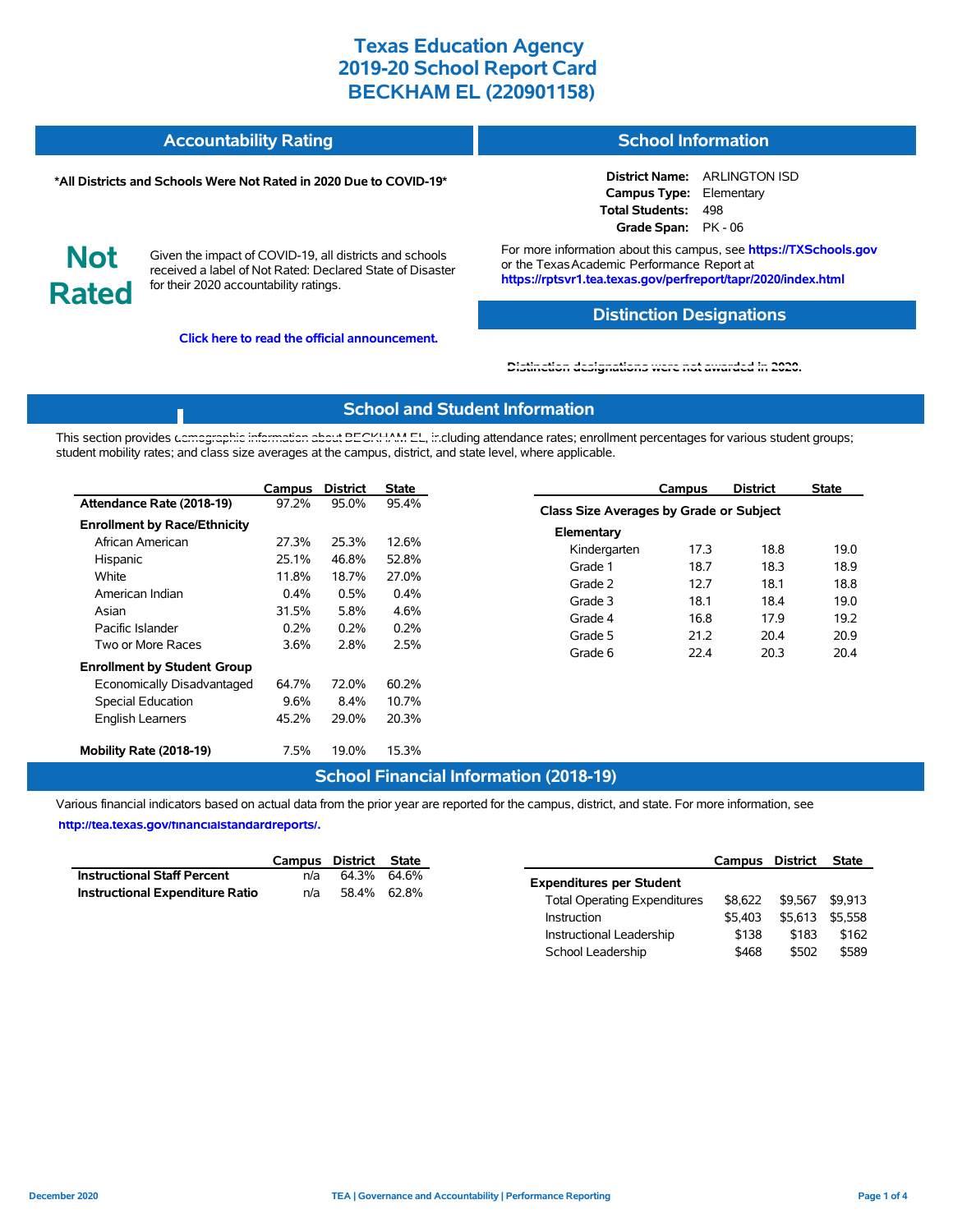## **STAAR Outcomes**

This section provides STAAR performance and Academic Growth outcomes. Academic Growth measures whether students are maintaining performance or improving from year to year. **Please note that due to the cancellation of spring 2020 State of Texas Assessments of Academic Readiness (STAAR) due to the COVID-19 pandemic, the performance of this year's report is not updated.**

|                                                                                |      |       |     |     | African                           |     |        | American                     |       | <b>Pacific</b>  | More                     | Econ   |
|--------------------------------------------------------------------------------|------|-------|-----|-----|-----------------------------------|-----|--------|------------------------------|-------|-----------------|--------------------------|--------|
|                                                                                |      | State |     |     | District Campus American Hispanic |     | White  | Indian                       | Asian | <b>Islander</b> | Races                    | Disadv |
| STAAR Performance Rates at Approaches Grade Level or Above (All Grades Tested) |      |       |     |     |                                   |     |        |                              |       |                 |                          |        |
| All Subjects                                                                   | 2019 | 78%   | 74% | 83% | 75%                               | 80% | 82%    | 50%                          | 93%   | $\ast$          | 89%                      | 78%    |
|                                                                                | 2018 | 77%   | 72% | 79% | 71%                               | 78% | 77%    | *                            | 89%   | *               | 84%                      | 74%    |
| ELA/Reading                                                                    | 2019 | 75%   | 70% | 83% | 76%                               | 83% | 82%    | $\ast$                       | 89%   | $\ast$          | 89%                      | 79%    |
|                                                                                | 2018 | 74%   | 69% | 77% | 70%                               | 77% | 71%    | $\ast$                       | 86%   | $\ast$          | 86%                      | 71%    |
| Mathematics                                                                    | 2019 | 82%   | 78% | 87% | 76%                               | 81% | 92%    | $\ast$                       | 96%   | $\ast$          | 89%                      | 81%    |
|                                                                                | 2018 | 81%   | 77% | 87% | 78%                               | 86% | 88%    | $\ast$                       | 96%   | $\ast$          | 100%                     | 84%    |
| Writing                                                                        | 2019 | 68%   | 63% | 74% | 84%                               | 71% | 45%    | $\ast$                       | 85%   | L,              | $\ast$                   | 69%    |
|                                                                                | 2018 | 66%   | 61% | 60% | 48%                               | 55% | 62%    | $\overline{a}$               | 77%   | $\ast$          | $\ast$                   | 55%    |
| Science                                                                        | 2019 | 81%   | 77% | 81% | 60%                               | 79% | 80%    | $\overline{a}$               | 100%  | *               | $\overline{\phantom{a}}$ | 71%    |
|                                                                                | 2018 | 80%   | 76% | 75% | 74%                               | 64% | 80%    | $\overline{a}$               | 82%   |                 | $\ast$                   | 69%    |
| STAAR Performance Rates at Meets Grade Level or Above (All Grades Tested)      |      |       |     |     |                                   |     |        |                              |       |                 |                          |        |
| All Subjects                                                                   | 2019 | 50%   | 45% | 51% | 40%                               | 43% | 47%    | 17%                          | 68%   | $\ast$          | 47%                      | 44%    |
|                                                                                | 2018 | 48%   | 44% | 52% | 44%                               | 44% | 52%    | $\ast$                       | 65%   | $\ast$          | 58%                      | 46%    |
| 2019<br>ELA/Reading                                                            | 48%  | 43%   | 52% | 43% | 46%                               | 46% | $\ast$ | 66%                          | *     | 44%             | 43%                      |        |
|                                                                                | 2018 | 46%   | 42% | 49% | 45%                               | 44% | 46%    | *                            | 56%   | *               | 86%                      | 43%    |
| Mathematics                                                                    | 2019 | 52%   | 47% | 55% | 40%                               | 43% | 62%    | $\ast$                       | 73%   | $\ast$          | 44%                      | 50%    |
|                                                                                | 2018 | 50%   | 44% | 55% | 43%                               | 48% | 56%    | $\ast$                       | 74%   | *               | 57%                      | 51%    |
| Writing                                                                        | 2019 | 38%   | 33% | 38% | 37%                               | 33% | 36%    | *                            | 45%   | L,              | $\ast$                   | 29%    |
|                                                                                | 2018 | 41%   | 36% | 43% | 39%                               | 30% | 38%    | $\overline{a}$               | 59%   | $\ast$          | $\ast$                   | 36%    |
| Science                                                                        | 2019 | 54%   | 48% | 49% | 35%                               | 42% | 20%    | $\overline{\phantom{a}}$     | 81%   | $\ast$          | $\overline{\phantom{a}}$ | 37%    |
|                                                                                | 2018 | 51%   | 47% | 59% | 53%                               | 45% | 80%    | $\qquad \qquad \blacksquare$ | 71%   | $\overline{a}$  | $\ast$                   | 49%    |
| STAAR Performance Rates at Masters Grade Level (All Grades Tested)             |      |       |     |     |                                   |     |        |                              |       |                 |                          |        |
| All Subjects                                                                   | 2019 | 24%   | 20% | 26% | 14%                               | 24% | 20%    | 0%                           | 40%   | *               | 26%                      | 24%    |
|                                                                                | 2018 | 22%   | 19% | 25% | 19%                               | 21% | 22%    | $\ast$                       | 37%   | $\ast$          | 26%                      | 23%    |
| ELA/Reading                                                                    | 2019 | 21%   | 18% | 28% | 18%                               | 30% | 18%    | $\ast$                       | 37%   | $\ast$          | 33%                      | 26%    |
|                                                                                | 2018 | 19%   | 17% | 24% | 20%                               | 23% | 15%    | $\ast$                       | 34%   | $\ast$          | 29%                      | 23%    |
| Mathematics                                                                    | 2019 | 26%   | 23% | 29% | 13%                               | 23% | 26%    | $\ast$                       | 49%   | $\ast$          | 22%                      | 27%    |
|                                                                                | 2018 | 24%   | 21% | 28% | 17%                               | 22% | 29%    | $\ast$                       | 45%   | $\ast$          | 29%                      | 27%    |
| Writing                                                                        | 2019 | 14%   | 11% | 17% | 16%                               | 17% | 27%    | $\ast$                       | 15%   | $\overline{a}$  | $\ast$                   | 10%    |
|                                                                                | 2018 | 13%   | 10% | 8%  | 13%                               | 0%  | 8%     | $\overline{\phantom{a}}$     | 9%    | $\ast$          | $\ast$                   | 6%     |
| Science                                                                        | 2019 | 25%   | 21% | 14% | 0%                                | 11% | 7%     | $\overline{a}$               | 31%   | $\ast$          | $\blacksquare$           | 14%    |
|                                                                                | 2018 | 23%   | 21% | 33% | 26%                               | 27% | 40%    | $\overline{a}$               | 39%   | $\overline{a}$  | $\ast$                   | 27%    |
|                                                                                |      |       |     |     |                                   |     |        |                              |       |                 |                          |        |
| <b>Academic Growth Score (All Grades Tested)</b>                               |      |       |     |     |                                   |     |        |                              |       |                 |                          |        |
| <b>Both Subjects</b>                                                           | 2019 | 69    | 69  | 72  | 61                                | 69  | 80     | *                            | 76    | $\ast$          | 75                       | 66     |
|                                                                                | 2018 | 69    | 70  | 75  | 75                                | 77  | 65     | $\overline{a}$               | 76    | *               | 83                       | 72     |
| ELA/Reading                                                                    | 2019 | 68    | 67  | 67  | 60                                | 71  | 71     | $\ast$                       | 69    | $\ast$          | 60                       | 63     |
|                                                                                | 2018 | 69    | 69  | 69  | 69                                | 70  | 58     |                              | 70    | $\ast$          | 83                       | 64     |
| <b>Mathematics</b>                                                             | 2019 | 70    | 71  | 76  | 62                                | 68  | 90     | $\ast$                       | 83    | $\ast$          | 90                       | 69     |
|                                                                                | 2018 | 70    | 70  | 81  | 82                                | 84  | 72     |                              | 83    | $\ast$          | 83                       | 81     |

? Indicates that the data for this item were statistically improbable or were reported outside a reasonable range.<br>- Indicates zero observations reported for this group.<br>\* Indicates results are masked due to small numbers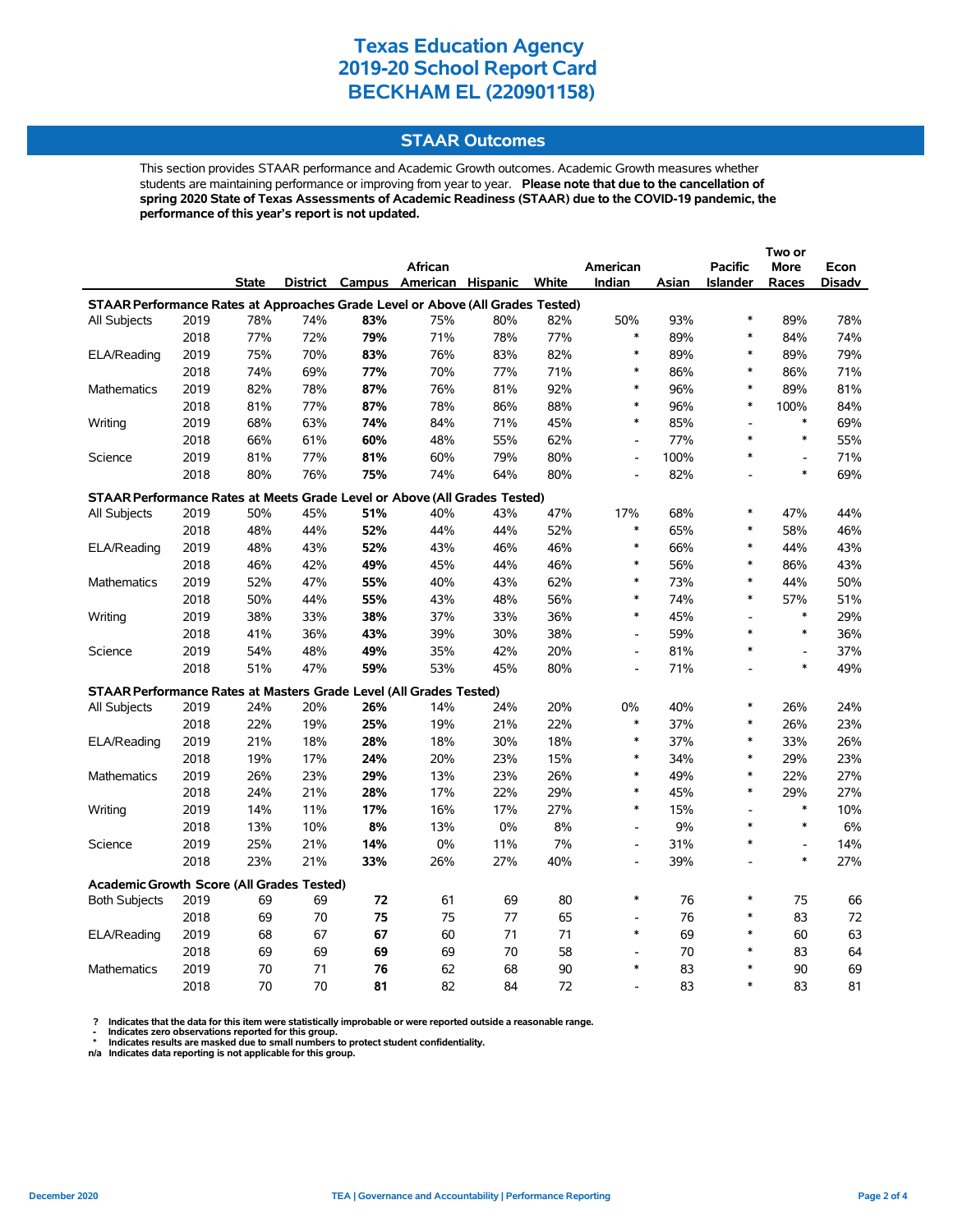## **Prior-Year Non-Proficient and Student Success Initiative STAAR Outcomes**

Progress of Prior-Year Non-Proficient Students shows STAAR performance rates for students who did not perform satisfactorily in 2017-18 but did in 2018-19. Student Success Initiative shows rates related to the requirement for students to demonstrate proficiency on the reading and mathematics STAAR in grades 5 and 8. **Please note that due to the cancellation of spring 2020 State of Texas Assessments of Academic Readiness (STAAR) due to the COVID-19 pandemic, this year's report is not updated.**

|                                                |              |                                      |                                                   | African                                                               |                 |        | American                 |       | <b>Pacific</b>  | <b>More</b> | Econ          |  |
|------------------------------------------------|--------------|--------------------------------------|---------------------------------------------------|-----------------------------------------------------------------------|-----------------|--------|--------------------------|-------|-----------------|-------------|---------------|--|
|                                                | <b>State</b> | <b>District</b>                      | Campus                                            | American                                                              | <b>Hispanic</b> | White  | Indian                   | Asian | <b>Islander</b> | Races       | <b>Disadv</b> |  |
| Progress of Prior-Year Non-Proficient Students |              |                                      |                                                   |                                                                       |                 |        |                          |       |                 |             |               |  |
| Sum of Grades 4-8                              |              |                                      |                                                   |                                                                       |                 |        |                          |       |                 |             |               |  |
| Reading                                        |              |                                      |                                                   |                                                                       |                 |        |                          |       |                 |             |               |  |
| 2019                                           | 41%          | 39%                                  | 50%                                               | 44%                                                                   | 50%             | 45%    | *                        | 75%   |                 |             | 46%           |  |
| 2018                                           | 38%          | 36%                                  | 40%                                               | 53%                                                                   | *               | $\ast$ | $\overline{\phantom{a}}$ | 67%   |                 | $\ast$      | 40%           |  |
| <b>Mathematics</b>                             |              |                                      |                                                   |                                                                       |                 |        |                          |       |                 |             |               |  |
| 2019                                           | 45%          | 42%                                  | 53%                                               | 57%                                                                   | 40%             | 67%    | *                        | *     |                 |             | 38%           |  |
| 2018                                           | 47%          | 41%                                  | 73%                                               | 73%                                                                   | 86%             | $\ast$ |                          | *     |                 | $\ast$      | 74%           |  |
| <b>Students Success Initiative</b>             |              |                                      |                                                   |                                                                       |                 |        |                          |       |                 |             |               |  |
| <b>Grade 5 Reading</b>                         |              |                                      |                                                   |                                                                       |                 |        |                          |       |                 |             |               |  |
|                                                |              |                                      |                                                   | Students Meeting Approaches Grade Level on First STAAR Administration |                 |        |                          |       |                 |             |               |  |
| 2019                                           | 78%          | 73%                                  | 86%                                               | 72%                                                                   | 84%             | 80%    |                          | 100%  | *               |             | 77%           |  |
|                                                |              |                                      | Students Requiring Accelerated Instruction        |                                                                       |                 |        |                          |       |                 |             |               |  |
| 2019                                           | 22%          | 27%                                  | 14%                                               | 28%                                                                   | 16%             | 20%    |                          | 0%    | $\ast$          |             | 23%           |  |
|                                                |              | <b>STAAR Cumulative Met Standard</b> |                                                   |                                                                       |                 |        |                          |       |                 |             |               |  |
| 2019                                           | 86%          | 82%                                  | 92%                                               | 89%                                                                   | 89%             | 87%    |                          | 100%  | $\ast$          |             | 87%           |  |
| <b>Grade 5 Mathematics</b>                     |              |                                      |                                                   |                                                                       |                 |        |                          |       |                 |             |               |  |
|                                                |              |                                      |                                                   | Students Meeting Approaches Grade Level on First STAAR Administration |                 |        |                          |       |                 |             |               |  |
| 2019                                           | 83%          | 77%                                  | 87%                                               | 72%                                                                   | 89%             | 87%    |                          | 96%   | *               |             | 81%           |  |
|                                                |              |                                      | <b>Students Requiring Accelerated Instruction</b> |                                                                       |                 |        |                          |       |                 |             |               |  |
| 2019                                           | 17%          | 23%                                  | 13%                                               | 28%                                                                   | 11%             | 13%    |                          | 4%    | *               |             | 19%           |  |
|                                                |              | <b>STAAR Cumulative Met Standard</b> |                                                   |                                                                       |                 |        |                          |       |                 |             |               |  |
| 2019                                           | 90%          | 85%                                  | 92%                                               | 78%                                                                   | 89%             | 100%   |                          | 100%  | *               |             | 87%           |  |

 **? Indicates that the data for this item were statistically improbable or were reported outside a reasonable range.**

 **- Indicates zero observations reported for this group. \* Indicates results are masked due to small numbers to protect student confidentiality.**

**n/a Indicates data reporting is not applicable for this group.**